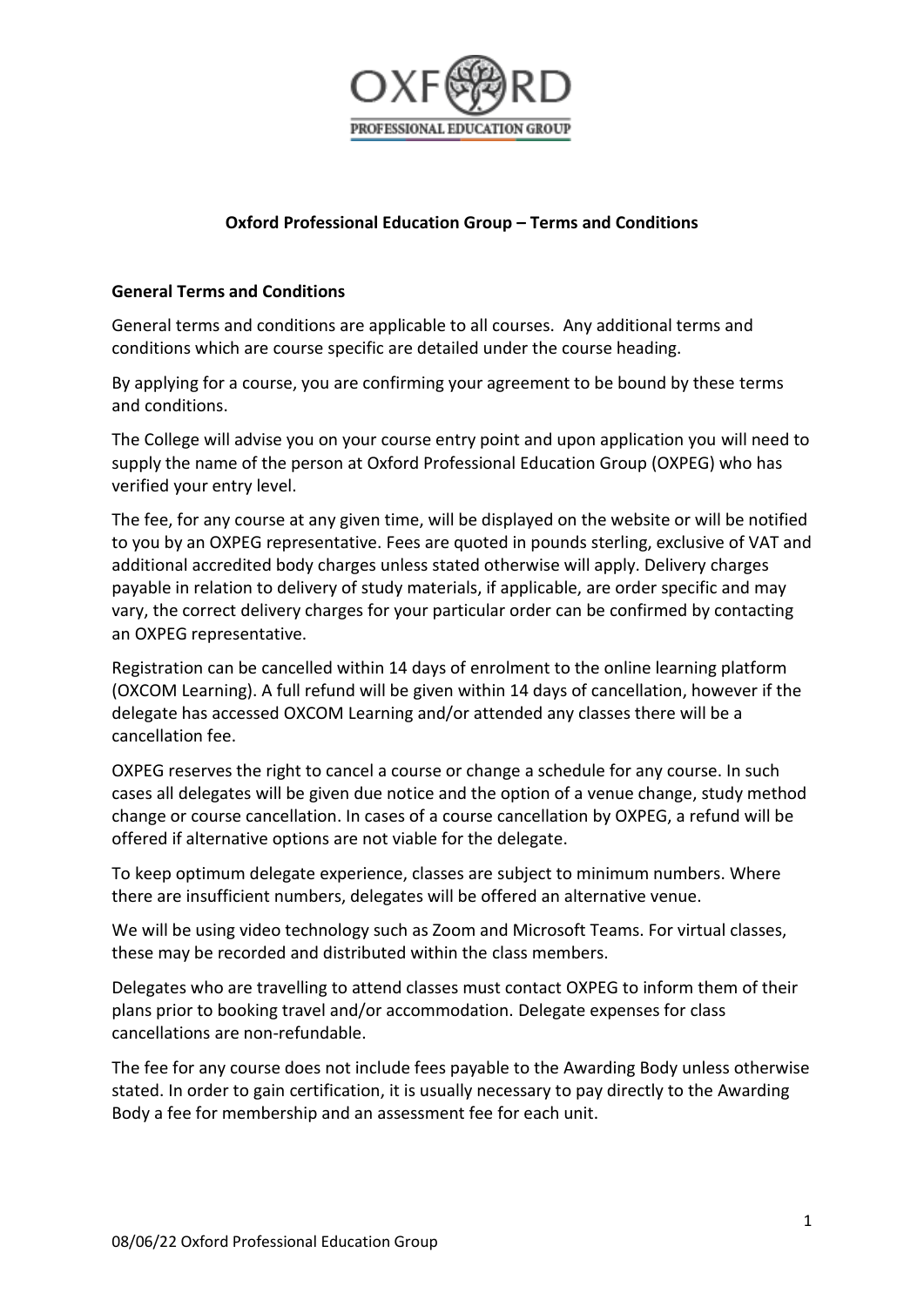

### **Payment Terms**

Payment of OXPEG fees must be made prior to the commencement of the course. Details of how to make payment can be found in the quote sent to you via email by one of our course advisers.

### **Employer Funded Delegates**

For employer funded delegates an invoice for all course modules (or those applied for) will be raised within 48 working hours upon receiving an application form and must be paid within 30 days of invoice date. Employer funded delegates will gain access to OXCOM Learning once the employer has either paid the invoice, has confirmed in writing that they are sponsoring the delegate or if a PO number has been supplied.

Cancellations made after 14 days of the initial enrolment will not be eligible for a refund. If the delegate is eligible for a refund but has accessed OXCOM Learning and/or attended any classes, there will be a cancellation fee.

Failure to settle any outstanding balance will result in loss of access to the OXCOM Learning and in more severe cases the withholding of pending assignments / assessments due for submission to the Awarding Body.

If for any reason the named delegate is unable to attend the course the Client has the right to appoint a replacement delegate within two years of the original invoice date.

### **Self-Funded Delegates**

Self-funded delegates are required to make either payment in full, for one module or choose a payment plan option.

Interest free payment plans are available for some qualifications and are subject to monthly consecutive payments.

On a 9-month payment plan breaks can be taken after the 3rd and 6th instalment have been paid. On a 6-month payment plan breaks can be taken after the 2nd and 4th instalment have been paid.

Please note, if a delegate defers a module or takes a break from their studies, this does not defer any outstanding modular payment. Payments must continue against the outstanding balance.

On a 9-month payment plan updated course access will be received on the 1st, 4th and 7th payment. The cost of each module is split in to 3 instalments.

On a 6-month payment plan updated course access will be received on the 1st, 3rd and 5th payment. The cost of each module is split in to 2 instalments.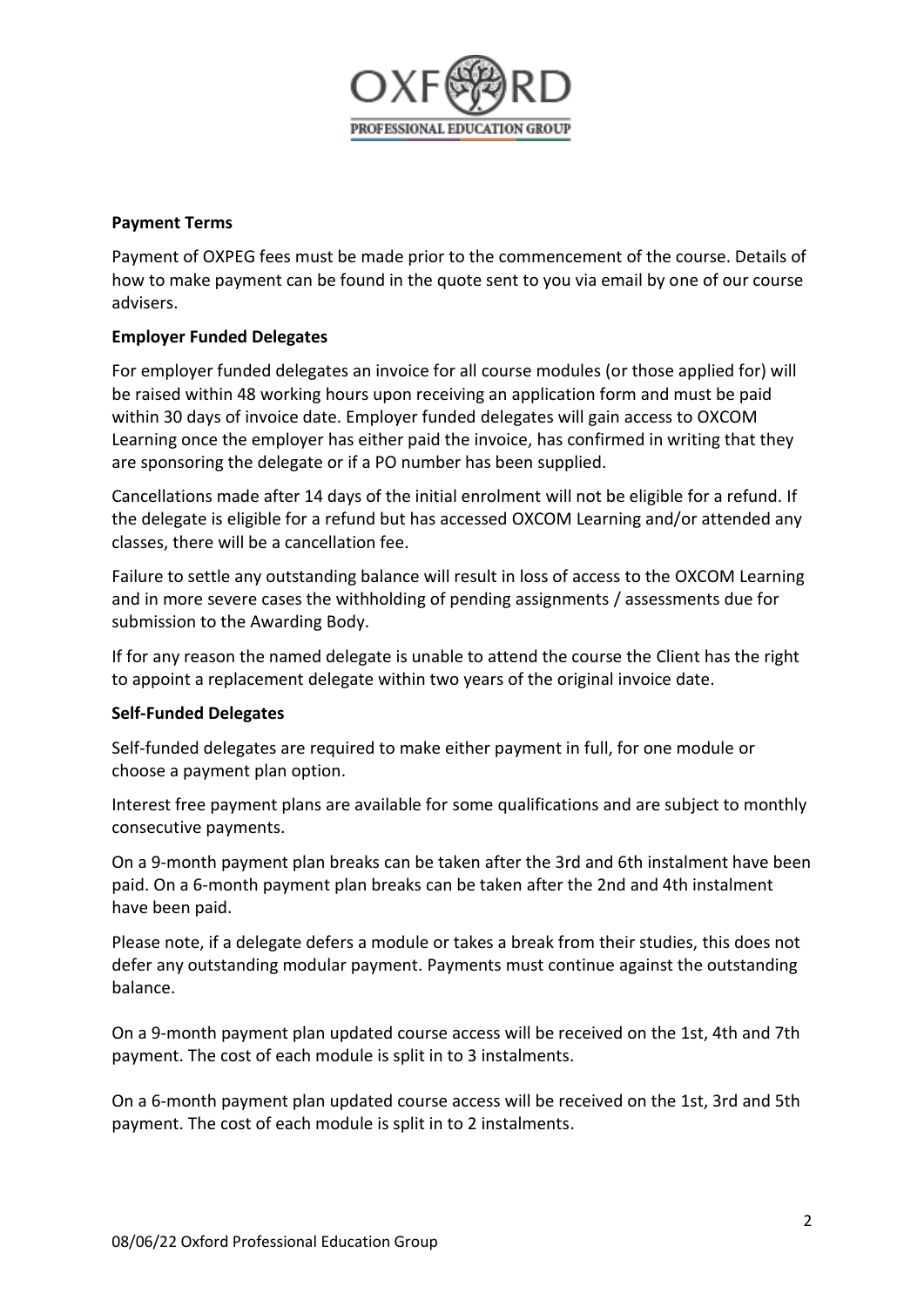

We do not store any bank/card details on our systems, therefore it is the delegates responsibility to ensure payments are made in a timely manner, and we would recommend setting up a standing order.

We will not automatically send out any reminders unless your payments are late.

Failure to settle any outstanding balance will result in loss of access to OXCOM Learning and in more severe cases the withholding of pending assignments / assessments due for submission to the Awarding Body.

Cancellations made after 14 days of the initial enrolment will not be eligible for a refund. If the delegate is eligible for a refund but has accessed OXCOM Learning and/or attended any classes, there will be a cancellation fee.

### **Enrolment Details**

You will be notified of your enrolment onto OXCOM Learning via email.

The receipt of any online study materials is personal to you and you may not transfer your rights to access OXCOM Learning, share your access passwords or provide any online study materials to any other person.

Your access to the online learning platform (OXCOM Learning) will be for 3 years or upon successful completion of the qualification, whichever is the earlier date. Extensions may be agreed at OXPEG's discretion on a case by case basis and may be subject to a renewal charge.

If you do not access your Oxcom Learning account for six months it may be deactivated. To reinstate your account please contact [oxcomlearning@oxfordpeg.com.](mailto:oxcomlearning@oxfordpeg.com)

### **General**

Delegates must show a professional attitude to their studies.

Delegates will complete their work and return it to their tutors on time or at a pre-agreed mutually convenient time.

Delegates who are classroom based must respect both the tutors and the other members of the class.

OXPEG encourages the sharing of experience and expertise. Therefore, any work provided by delegates may be displayed and shared as an example of good practice with the agreement of the said delegate.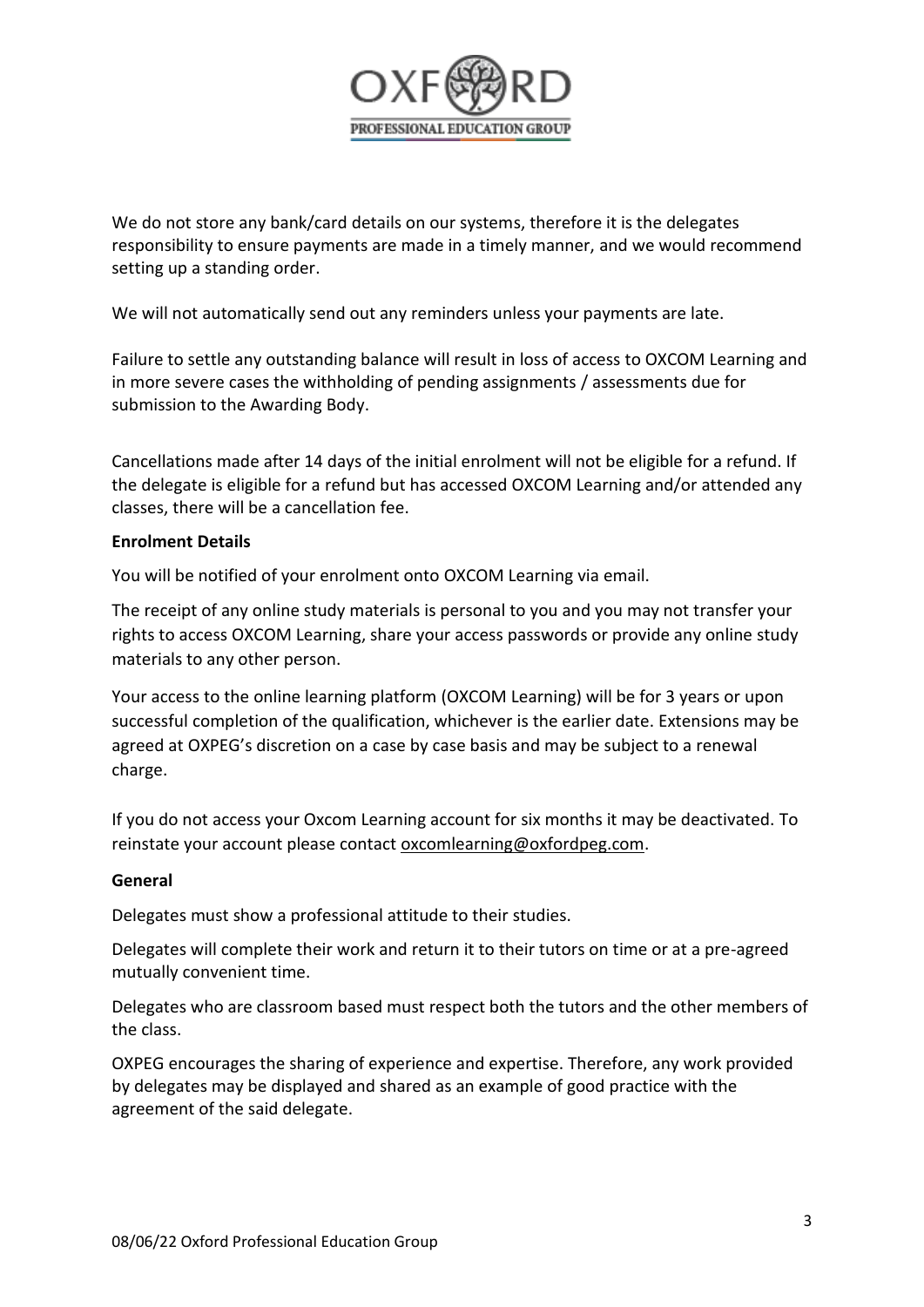

Full participation is the key to good performance. It is on the basis of this understanding that the course has been designed. However, if you are ill or away because of your commitments at work or home please let us know, so we can suggest extra support.

While every care is taken to ensure that any advice given to delegates is correct, OXPEG cannot accept responsibility for information provided by third parties.

OXPEG reserves the right to withhold any assignment submission due to the Awarding Body where OXPEG considers that the delegate has not followed OXPEG or Awarding Body guidelines.

Classroom based delegates are not permitted to use recording equipment.

# **Social Media Policy**

This policy deals with the use of all forms of social media, including but not limited to Facebook, LinkedIn, Twitter, Wikipedia, YouTube, Instagram, Pinterest, Google+ and all other social networking sites, and all other internet postings, including blogs etc. This also includes any functionality within OXCOM Learning that permits interactions with other OXPEG delegates.

Social media should never be used in a way that breaches any of OXPEG's policies. If a social media post would breach any of our rules or policies in any other forum, it will also breach them in the social media forum. For example, users are prohibited from using social media to:

- Breach our IT and communications systems policy;
- Breach any obligations relating to confidentiality or intellectual property;
- Breach any of our academic or disciplinary rules;
- Defame or disparage OXPEG or OXPEG tutors, lecturers, delegates, prospective delegates, the general public or other stakeholders;
- Breach our anti-harassment and bullying policies;
- Unlawfully discriminate against our delegates, staff or other third parties;
- Breach our data protection or privacy policies; specifically sharing of tutor feedback;
- Breach any other laws or standards.

### **Acceptable Use of OXCOM Learning Forums and Live Chat**

We want to create an open, caring and respectful community. To help us do this, each user agrees that their use of the community and their contributions must:

- Be accurate and genuinely believed;
- Avoid quoting out of context and include a credit for the original author as the source of material;
- Comply with all applicable domestic, foreign and international laws that govern the content of the contribution.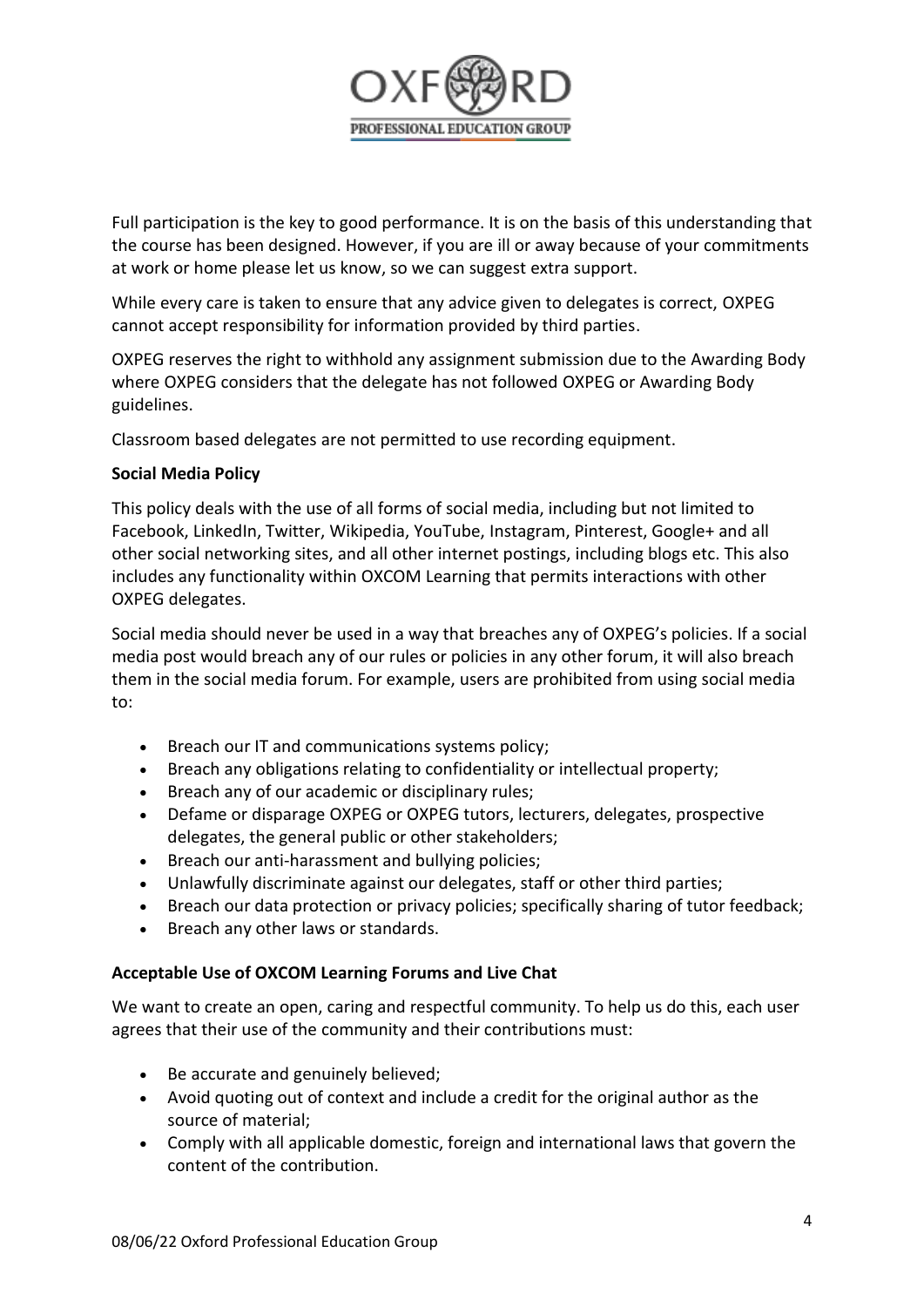

Users also agree that their use of the community and contributions will not:

- Infringe any intellectual property rights including copyright, design right, database right, patents, trade mark, moral or performer's right or any other third party right;
- Be likely to harass, upset, alarm or cause distress to any other person;
- Contain an instruction, advice, or content that could cause harm or injury to individuals or to computers or systems;
- Encourage anyone to commit any unlawful or criminal act or condone any unlawful or criminal act;
- Give the impression that the contribution emanates from OXPEG if this is not the case, or impersonate any person, or misrepresent your identity or affiliation with any person;
- Contain any advertising.
- We reserve the right to disclose a user's identity to any third party who is claiming that any material posted or uploaded by a user to our site is defamatory of them, a violation of their intellectual property or other legal rights, or of their right to privacy, and if disclosure is required under any law, regulation, order of a court of competent jurisdiction or the rules of any governing or regulatory body.
- We will not be responsible, or liable to any third party, for the content or accuracy of any contributions.

# **Intellectual Property**

At all times, OXPEG and /or its licensors, remain the owner of the intellectual property in the study materials. No study materials or any part of them may be reproduced, stored in a retrieval system or transmitted in any form or by any means without the prior written permission of OXPEG.

In consideration of receipt by OXPEG of the course fee, OXPEG grants to you a nonexclusive, non-transferable license to use the study materials strictly for your own educational purposes only.

Save as expressly set out in these terms, you may not modify, copy, reproduce, re-publish, sub-license, sell, upload, broadcast, post, transmit, make available, disseminate or distribute in any way any of the study materials.

You may not modify, adapt, merge, translate, disassemble, decompile, recompile or reverse engineer any software forming part of the online study materials or create derivative works based on the whole of or any part of the online study materials or incorporate the online study materials into any software program.

Use of the study materials not expressly permitted in these terms is strictly prohibited and will constitute an infringement of either OXPEG's copyright or OXPEG's other intellectual property rights, and / or the copyright or other intellectual property rights of OXPEG's licensors.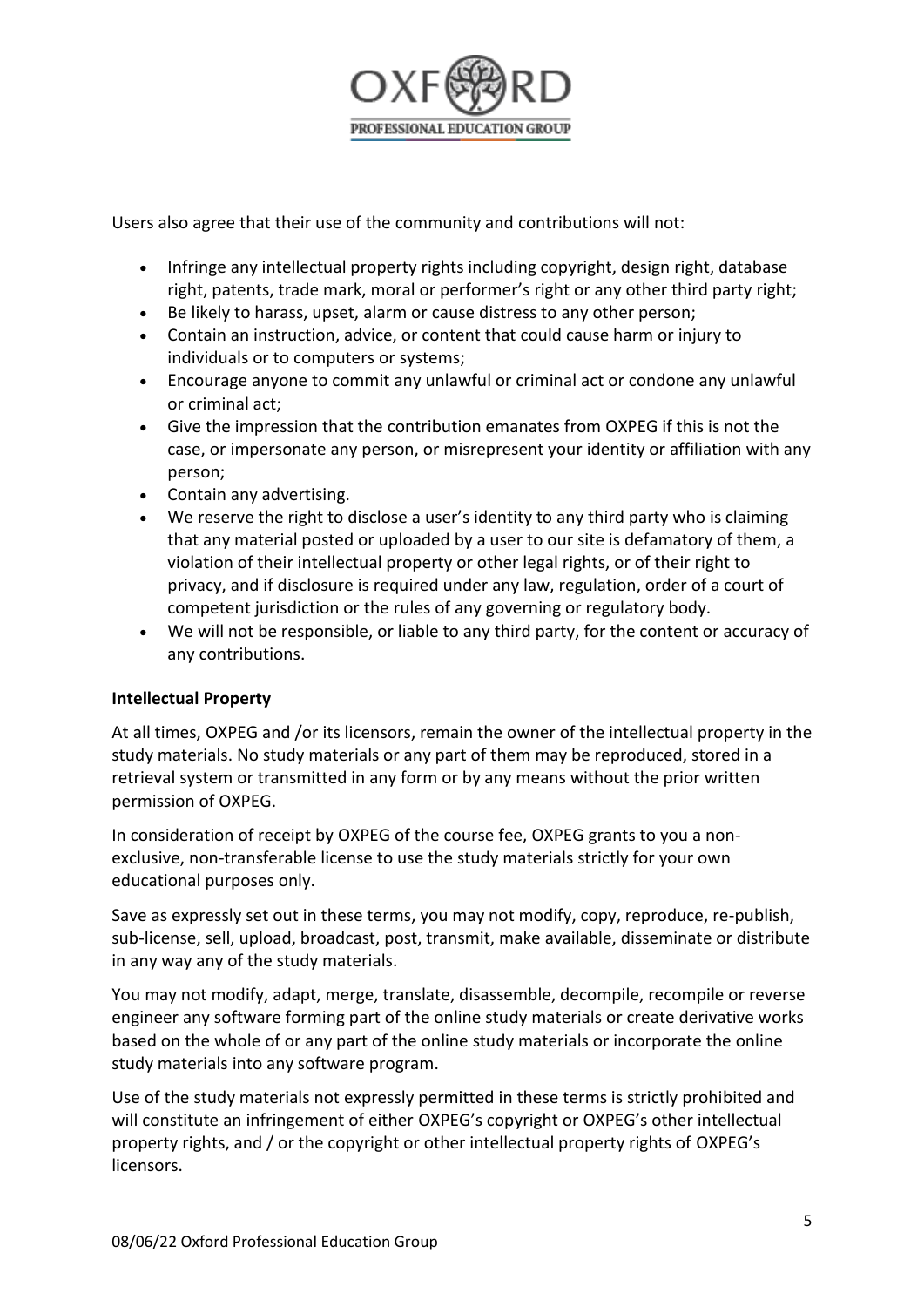

# **Intellectual Property Rights (including copyright)**

The websites and all of the materials contained on or within them are protected by intellectual property rights. Materials and content include, but are not limited to, the design, layout, look, appearance, graphics and documents on the websites or in our courses or learning materials, as well as all other content on the websites such as (but not limited to) articles and other text, and other content of courses such as slides. All copyright, trademarks, design rights, patents and other intellectual property rights (registered and unregistered) subsisting in the design of, or materials on or within the Websites is either owned by us, licensed to us or we are entitled to use it. All such rights are reserved.

Except as provided below, you may not copy, modify, redistribute, republish or otherwise make use of the materials on or within the Websites, in our courses or our learning materials available to anyone else without OXPEG's written permission (including, but not limited to "caching" any material and "mirroring" any material).

You may print or download materials from the Websites for your own personal and noncommercial use provided that:

- No materials are modified in any way
- No graphics are used separately from accompanying text
- Our copyright and trade mark notices appear in all copies; and
- You acknowledge the websites as the source of the material.

If you have our written permission to provide these materials to another person, you must ensure that they are made aware of these restrictions. You may be responsible to OXPEG for that person's non-compliance with these restrictions contained herein.

You may also permit your computer to make an electronically stored, transient copy of the content on or within the websites only for the purpose of viewing it while connected to the internet (but you may only make one copy of any such content).

In addition, you must not post any information which:

- Is or could be considered defamatory, derogatory or inappropriate with regards to OXPEG, OXPEG's customers or clients or any other person or organisation;
- Contains any confidential information about OXPEG or another person or organisation unless you have our permission or that of the other person or organisation (as applicable) to post such confidential information;
- Contains any offensive, obscene or criminal content or any other content which may cause embarrassment to OXPEG, OXPEG's customers or clients or any other person or organisation; and
- Contains any personal data about another person (posted without their consent) including, but not limited to (this list is not exhaustive) names, contact details and sensitive personal data (for example, information about an identified or identifiable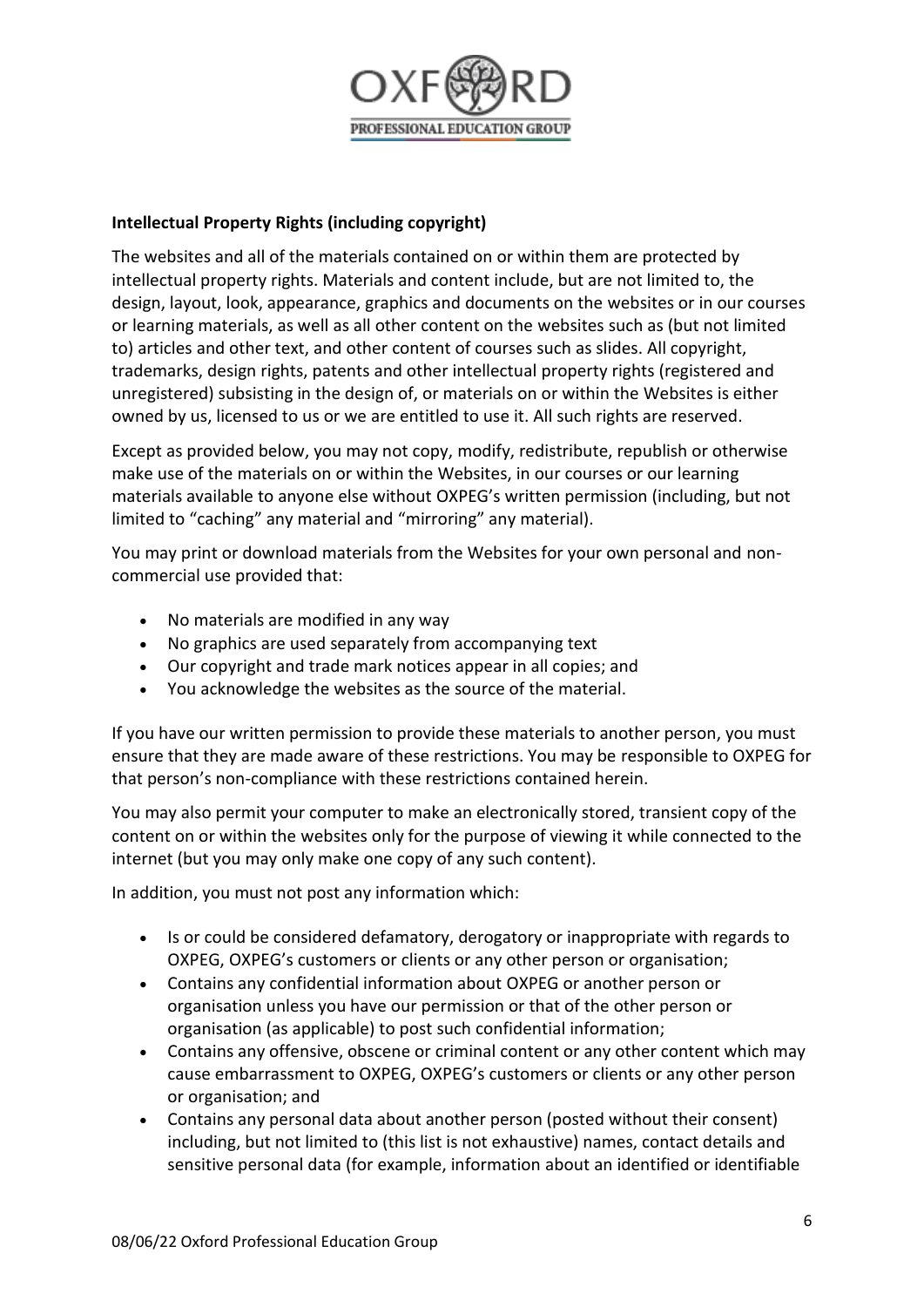

individual's mental or physical health, racial or ethnic origin or religious or other beliefs).

We reserve the right to withdraw any such content and/or information without notice and at our sole discretion and to pursue any course of action against you available to us under applicable laws.

Where you publish any feedback, opinions or statements about or regarding OXPEG and/or any website(s) and/or any product(s) on any other social media channels (including, without limitation the pages on the Websites listed above, LinkedIn, Facebook or Twitter), you irrevocably consent to OXPEG using such feedback, opinions or statements in any marketing material of OXPEG in any media.

The views expressed by other users on the websites and social media channels do not represent our views or values.

# **CIM Courses**

When a full course is purchased, support is for a maximum of 3 years. For distance learning delegates this commences from the enrolment date. For classroom delegates this commences on the date of the first available module running on the college timetables. For delegates who opt to pay on a modular basis, support will be provided for one year per module from the enrolment date of each individual module.

Assessment re-submissions are subject to an additional tutor and administration support fee. Correspondingly, for delegates who have been supported through a plan or plan/draft and choose to defer the module, the additional tutor and admin support fee will also apply. Please refer to the assessment timetables for further information on additional costs by course qualification level. CIM Membership and Assessment Fees are paid by the delegate or their employer directly to the Awarding Body (CIM). In some cases, OXPEG will pay the CIM membership fee on behalf of the delegate. In these cases any refund will be for the course fee less the CIM membership fee.

If a delegate fails to give OXPEG written notice within 60 days of their intention to cancel or not attend a class, this will result in their classroom place being forfeited and OXPEG shall not be liable to compensate or reimburse the delegate in respect thereof in any manner whatsoever.

# **CIPS Courses**

When a full course is purchased, support is for a maximum of 3 years. For distance learning delegates this commences from the enrolment date. For classroom delegates this commences on the date of the first available module running on the college timetables. For delegates who opt to pay on a modular basis, support will be provided for 6 months per module from the enrolment date of each individual module.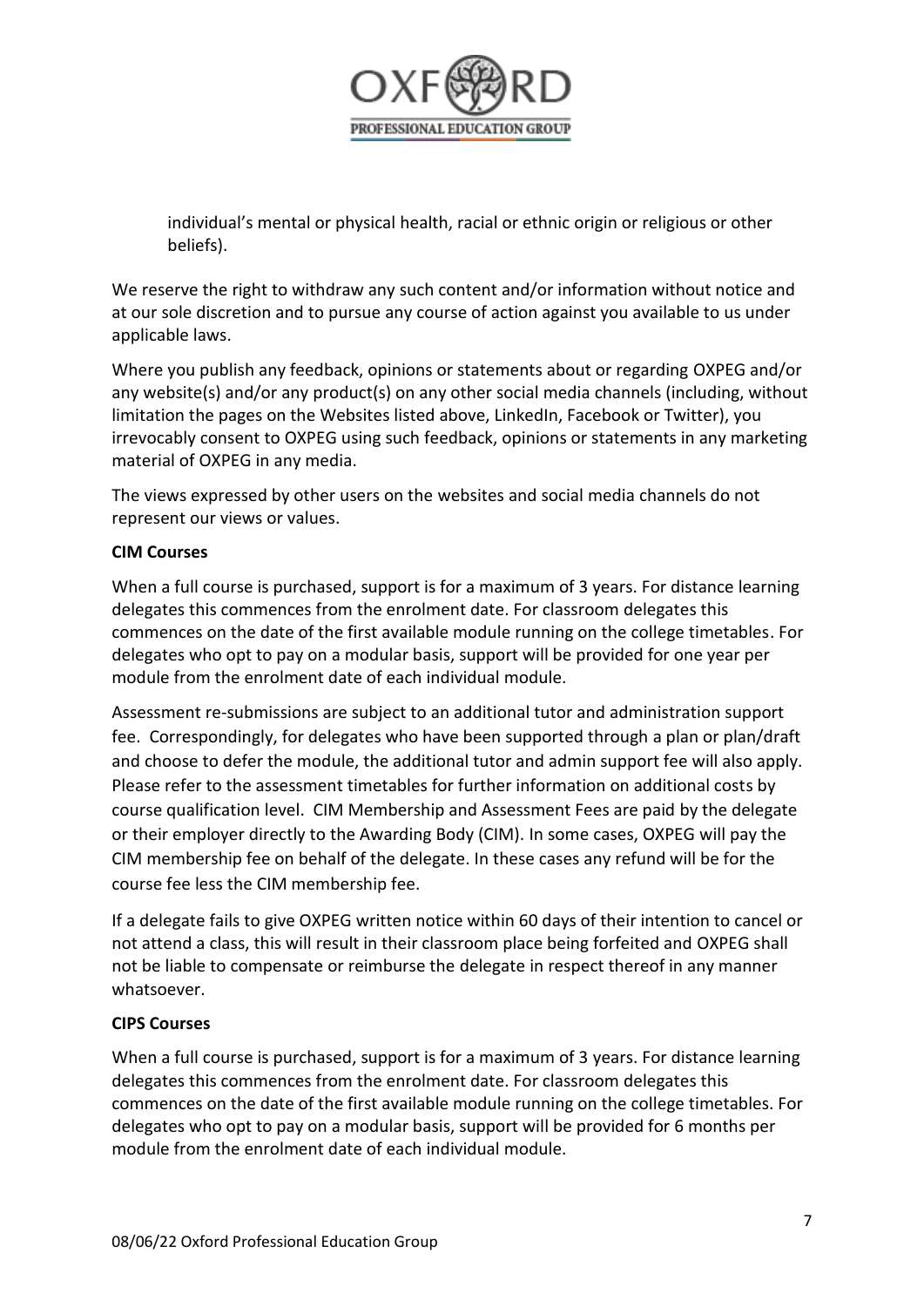

Course fees include books and shipping expenses to UK based delegates. Shipping costs to international delegates are subject to additional post, packaging and custom fees which need to be paid before books can be ordered.

Fees do not include annual CIPS membership or assessment entry. CIPS membership is paid directly to CIPS. CIPS assessment fees are paid directly to CIPS or OXPEG within the exam booking window and depending on where the delegate is sitting their examination there may be extra local charges.

The college fees include one mock exam per unit. Delegates who are unsuccessful in their assessments and wish to submit another mock examination will be subject to an additional fee.

If a delegate fails to give OXPEG written notice within 60 days of their intention to cancel or not attend a class, this will result in their classroom place being forfeited and OXPEG shall not be liable to compensate or reimburse the delegate in respect thereof in any manner whatsoever.

# **ISM Courses**

When a full course is purchased, support is for a maximum of 3 years. For distance learning delegates this commences from the enrolment date. For classroom delegates this commences on the date of the first available module running on the college timetables. For delegates who opt to pay on a modular basis, support will be provided for 6 months per module from the enrolment date of each individual module.

For all Institute of Sales Management (ISM) qualifications, delegates must pay the ISM Membership and ISM Learner Registration fee directly to OXPEG before the delegate can be enrolled on OXCOM Learning.

Delegates must fill in the forms attached to their enrolment email in order for OXPEG to process their ISM Membership and ISM Learner Registration. Once these forms have been sent to the named person at OXPEG, the delegate will be uploaded to the ISM for their ISM Membership and ISM Learner Registration.

ISM Membership is valid for 1 year and the ISM Learner Registration fee is valid for 2 years. Delegates are responsible to inform OXPEG of when these need renewing.

If a delegate withdraws from the course and requests a course fee refund (within the refund terms) and the ISM Membership and ISM Learner Registration fee has already been paid, this is non-refundable.

### **OCN Courses**

All assessment fees and certificates are included in the course fees. A fee will apply for any replacement certificates.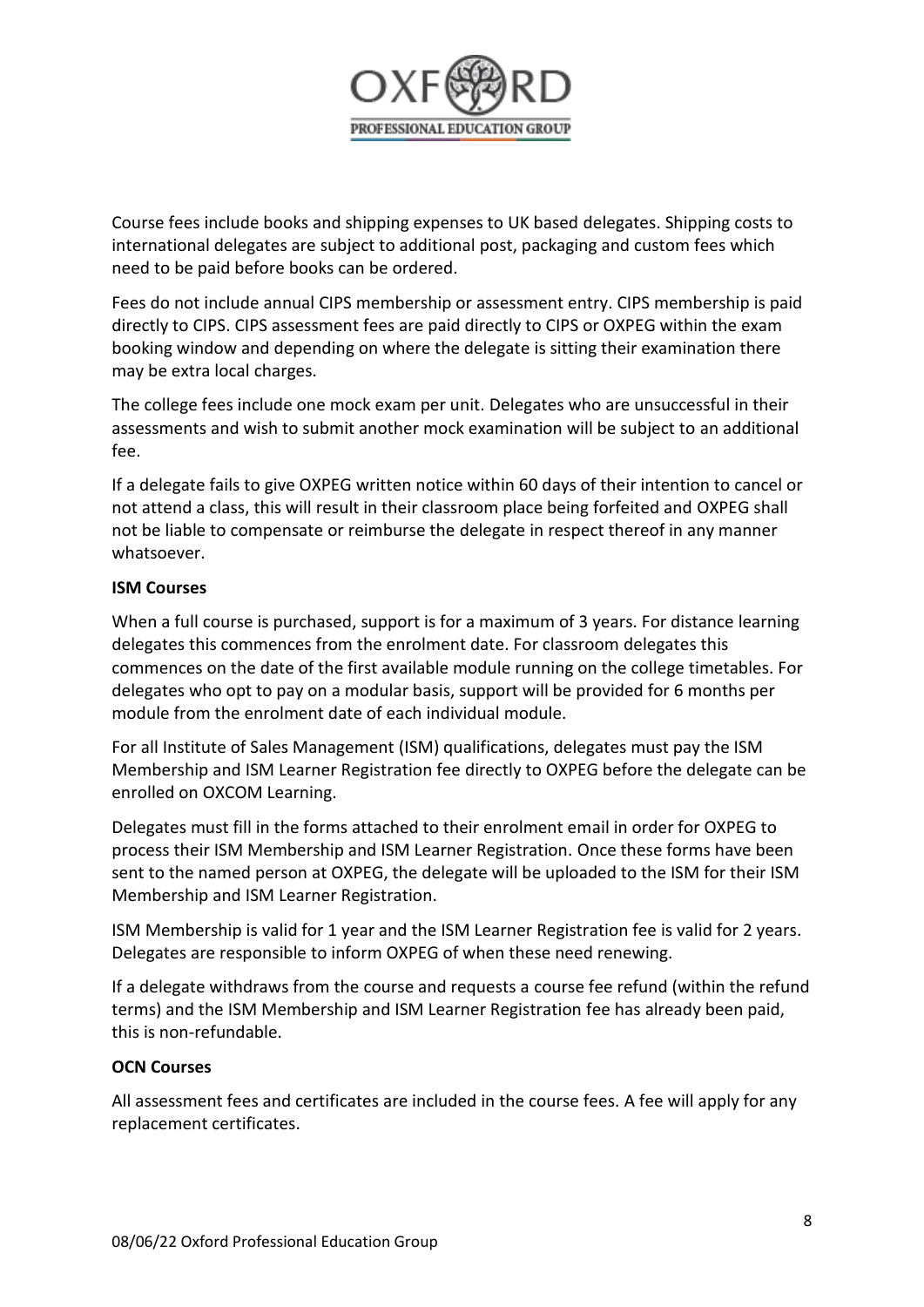

# **Chartered Management Institute (CMI) Courses**

When either the CMI Level 3 Diploma in Principles of Management and Leadership or the CMI Level 5 Diploma in Management and Leadership is purchased, support is provided for a maximum of 2 years. For distance learning delegates, this commences from the enrolment date. For delegates who study either the award or certificate, support will instead be provided for 1 year. If the student opts for the level 5 diploma payment plan, 2 years of support will be given from the date the first instalment is paid.

For all CMI qualifications, membership fees and workbooks are paid for on the delegates behalf by the college. If studying an award or certificate, membership lasts one year while, if the student studies the diploma, membership extends to three. With regards to books, postage will be covered by the college unless the individual resides oversees. In this case, the delegate will need to pay for this fee themselves.

Once payment has been confirmed, the student will be enrolled onto Management Direct where they will be able commence with their study journey.

If a delegate withdraws from the course and requests a course fee refund (within the refund terms) and the CMI membership and workbook has already been paid by the college, this will be non-refundable.

### **APM Courses**

### **Fees and Payment**

OXPEG shall issue an invoice to, as appropriate, the delegate or client prior to the start of the course. Course fees are due on receipt of the invoice and payable on the earlier of thirty (30) days of the invoice date or fourteen (14) days prior to the course start date. If the course booking is made within fourteen (14) days of the course start date the payment is due and payable immediately and in any event prior to the course start date.

The delegate or client, as listed on the booking form, is responsible for the course fee.

All fees are exclusive of VAT which shall be added in accordance with the prevailing legislation.

OXPEG reserves the right to change the course fees at any time and without notice. OXPEG will not change the fees for any course booked where the associated fees are paid on time.

### **Cancellation, Rescheduling and Transfers**

A Client may cancel or reschedule any course, however OXPEG shall be entitled to payment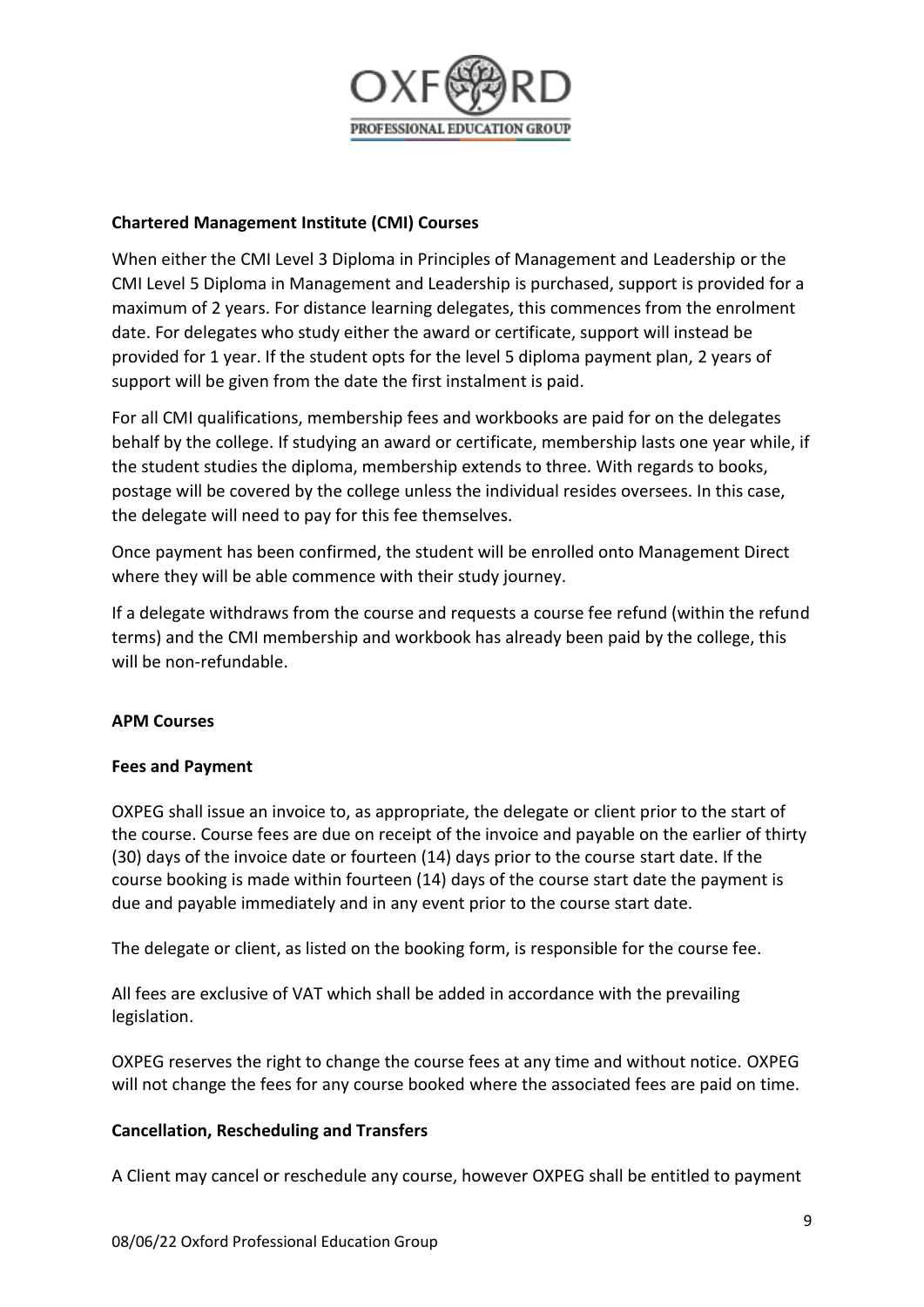

from the Client in accordance with this clause. The Client agrees and recognises that the cancellation and rescheduling charges listed below are reasonable and take into account any staff time incurred, any registration/exam fees and other associated costs and also the loss of opportunity to OXPEG arising from the Client cancelling or rescheduling the course. The charges shall be calculated as follows:

| Notice given by<br>delegate | <b>Cancellation Charge</b> | <b>Rescheduling Charge</b> |
|-----------------------------|----------------------------|----------------------------|
| More than 60 days           | Nil                        | Nil                        |
| 30-60 days                  | 25% of Course Fee          | $£100+vat$                 |
| 14-30 days                  | 50% of Course Fee          | 50% of Course Fee          |
| Less than 14 days           | 100% of Course Fee         | 100% of Course Fee         |

OXPEG reserves the right to cancel a course with seven (7) days' notice in writing if insufficient delegates have been booked onto it.

### **Substitutions**

Delegates may substitute an alternative attendee in their place at no charge provided that the new delegate meets the entry level requirements for the course and that the delegate passes on to them any OXPEG provided documentation and login details, including these booking terms and conditions. Where an external examination is to be undertaken at the end of the course substitutions may only be made with at least fourteen (14) days written notice.

### **Access to OXCOM Learning**

Your access to the online learning platform (OXCOM Learning) will be for 18 months or on successful completion of the qualification, whichever is the earlier date. Extensions may be agreed at OXPEG's discretion on a case by case basis and may be subject to a renewal charge.

#### **Prince2 Courses**

#### **Fees and Payment**

OXPEG shall issue an invoice to, as appropriate, the delegate or client prior to the start of the course. Course fees are due on receipt of the invoice and payable on the earlier of thirty (30) days of the invoice date or fourteen (14) days prior to the course start date. If the course booking is made within fourteen (14) days of the course start date the payment is due and payable immediately and in any event prior to the course start date.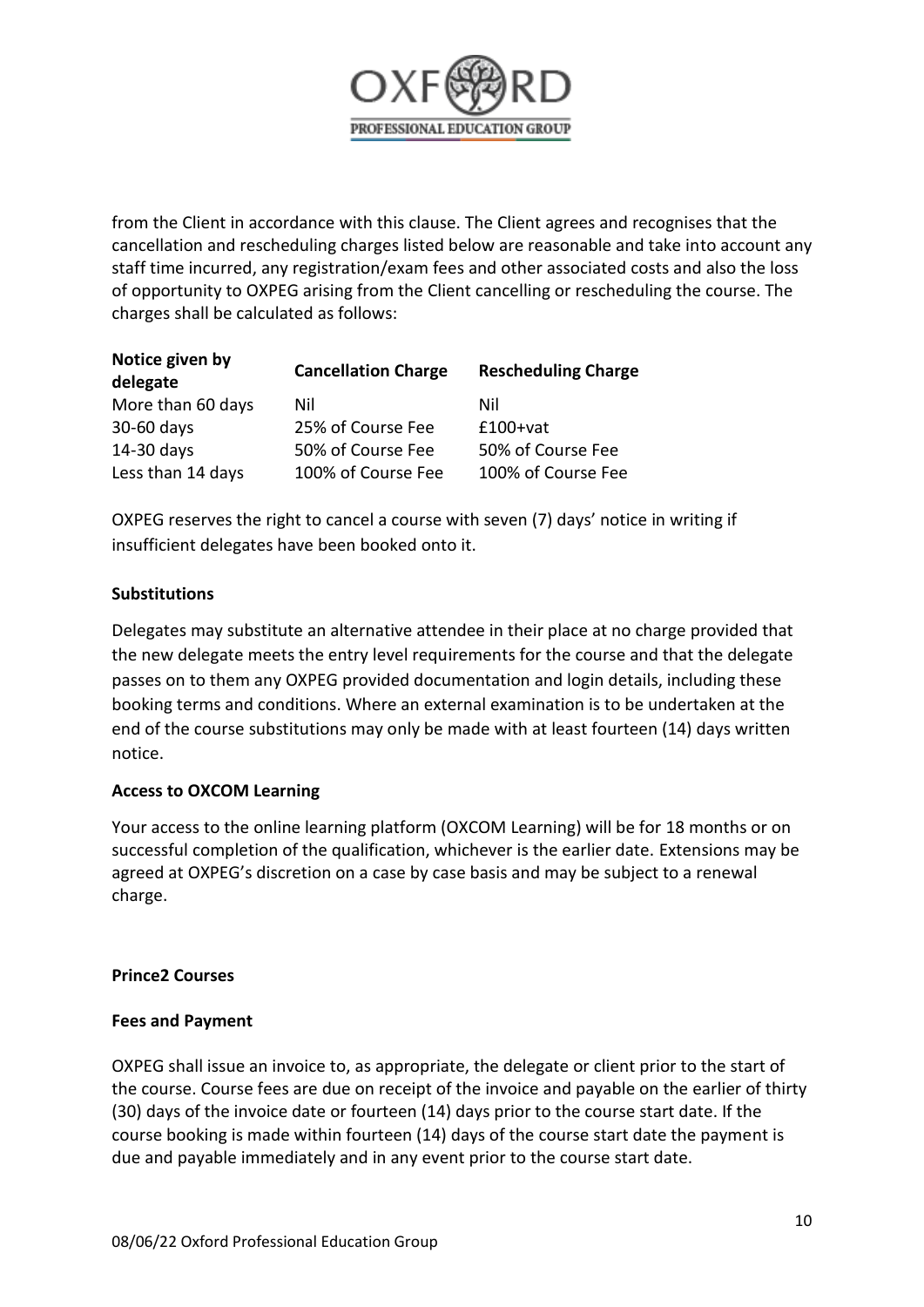

The delegate or client, as listed on the booking form, is responsible for the course fee.

All fees are exclusive of VAT which shall be added in accordance with the prevailing legislation.

The exam and eBook voucher will automatically be ordered on enrolment. An email will be sent out with the exam voucher number, together with step-by-step candidate instructions on how to create an account with the Awarding Body.

The delegate will have one year from the date the voucher is purchased to sit their exam. Please note, once the voucher has been purchased, it is non-refundable.

OXPEG reserves the right to change the course fees at any time and without notice. OXPEG will not change the fees for any course booked where the associated fees are paid on time.

# **Cancellation, Rescheduling and Transfers**

A Client may cancel or reschedule any course, however OXPEG shall be entitled to payment from the Client in accordance with this clause. The Client agrees and recognises that the cancellation and rescheduling charges listed below are reasonable and take into account any staff time incurred, any registration/exam fees and other associated costs and also the loss of opportunity to OXPEG arising from the Client cancelling or rescheduling the course. The charges shall be calculated as follows:

| <b>NOTICE GIVEN DY</b><br>delegate | <b>Cancellation Charge</b> | <b>Rescheduling Charge</b> |
|------------------------------------|----------------------------|----------------------------|
| More than 60 days                  | Nil                        | Nil                        |
| 30-60 days                         | 25% of Course Fee          | $£100+vat$                 |
| 14-30 days                         | 50% of Course Fee          | 50% of Course Fee          |
| Less than 14 days                  | 100% of Course Fee         | 100% of Course Fee         |

OXPEG reserves the right to cancel a course with seven (7) days' notice in writing if insufficient delegates have been booked onto it.

### **Substitutions**

**Notice given by** 

Delegates may substitute an alternative attendee in their place at no charge provided that the new delegate meets the entry level requirements for the course and that the delegate passes on to them any OXPEG provided documentation and login details, including these booking terms and conditions. Where an external examination is to be undertaken at the end of the course substitutions may only be made with at least fourteen (14) days written notice.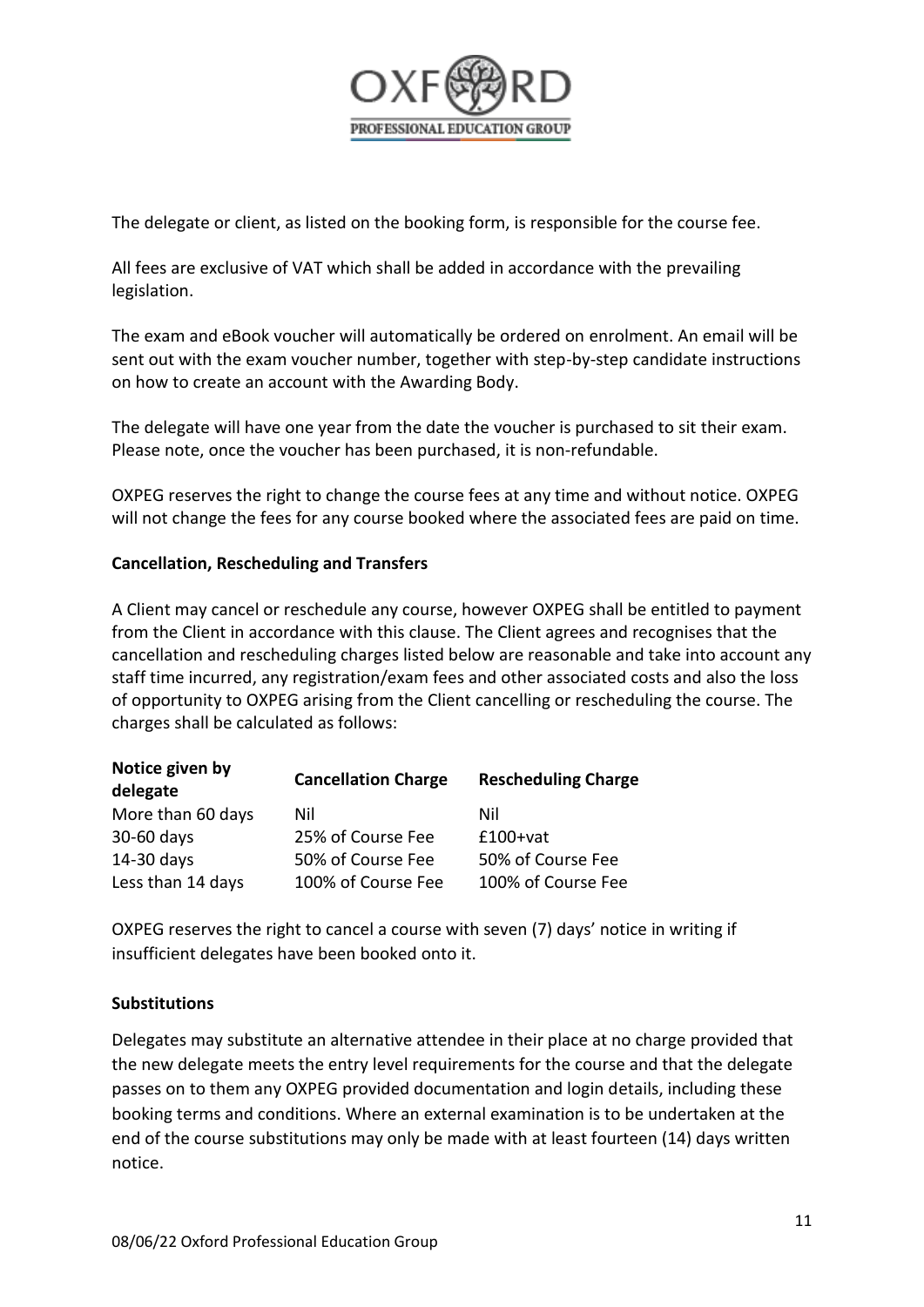

#### **Access to OXCOM Learning**

Your access to the online learning platform (OXCOM Learning) will be for 12 months or on successful completion of the qualification, whichever is the earlier date. Extensions may be agreed at OXPEG's discretion on a case by case basis and may be subject to a renewal charge.

#### **CIPR Courses**

#### **Fees**

Chartered Institute of Public Relations registration and assessment fees are in addition to our tuition fees and must be paid prior to enrolment . All CIPR fees are non refundable.

The following access durations apply to CIPR courses

CIPR Foundation Certificate: 1 year access and Support

CIPR Certificate: 2 years access and Support

CIPR Diploma: 2 years access and Support

CIPR Specialist Diploma's: 1 year access and Support

### **One Day Workshop Courses**

#### **Fees and Payment**

OXPEG shall issue an invoice to, as appropriate, the delegate or client prior to the start of the course. Course fees are due on receipt of the invoice and payable on the earlier of thirty (30) days of the invoice date or fourteen (14) days prior to the course start date. If the course booking is made within fourteen (14) days of the course start date the payment is due and payable immediately and in any event prior to the course start date.

The delegate or client, as listed on the booking form, is responsible for the course fee.

All fees are exclusive of VAT which shall be added in accordance with the prevailing legislation.

OXPEG reserves the right to change the course fees at any time and without notice. OXPEG will not change the fees for any course booked where the associated fees are paid on time.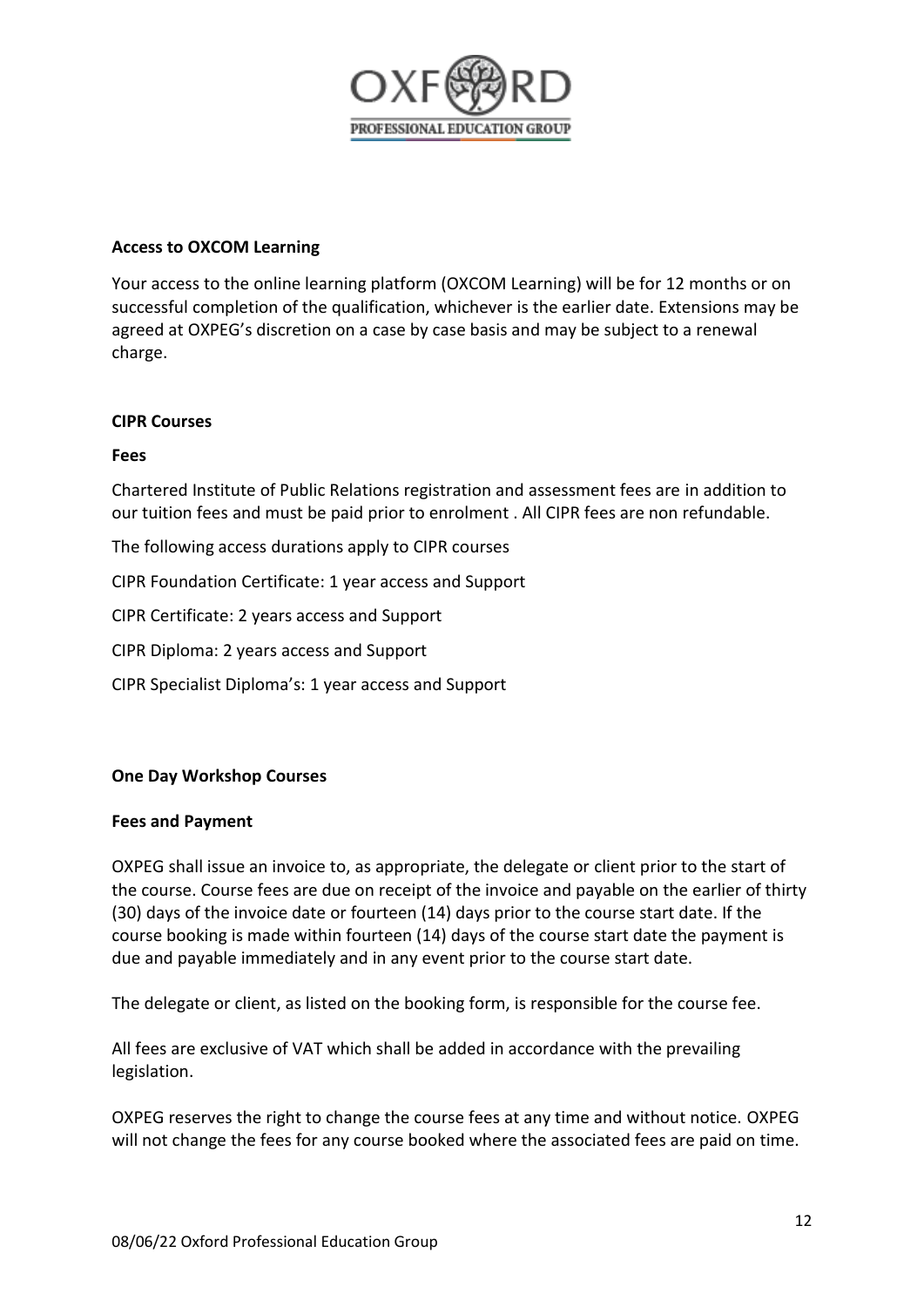

# **Cancellation, Rescheduling and Transfers**

A Client may cancel or reschedule any course, however, OXPEG shall be entitled to payment from the Client in accordance with this clause. The Client agrees and recognises that the cancellation and rescheduling charges listed below are reasonable and take into account any staff time incurred, any registration/exam fees and other associated costs and also the loss of opportunity to OXPEG arising from the Client cancelling or rescheduling the course. The charges shall be calculated as follows:

| Notice given by<br>delegate | <b>Cancellation Charge</b> | <b>Rescheduling Charge</b> |
|-----------------------------|----------------------------|----------------------------|
| More than 60 days           | Nil                        | Nil                        |
| 30-60 days                  | 25% of Course Fee          | $£100+vat$                 |
| 14-30 days                  | 50% of Course Fee          | 50% of Course Fee          |
| Less than 14 days           | 100% of Course Fee         | 100% of Course Fee         |

OXPEG reserves the right to cancel a course with seven (7) days notice in writing if insufficient delegates have been booked onto it.

# **Substitutions**

Delegates may substitute an alternative attendee in their place at no charge provided that the new delegate meets the entry level requirements for the course and that the delegate passes on to them any OXPEG provided documentation and login details, including these booking terms and conditions.

### **Coronavirus (COVID-19)**

The College will use its best endeavours during this epidemic to provide educational services. However, as this is an epidemic, it is beyond the control of the College and could neither have been foreseen or provided against, it is considered a force majeure. We will continue to provide the best student experience during this pandemic. If social distancing or other measures relating to COVID 19 prevents classroom learning, we will replace the classroom teaching with virtual online teaching. We will not provide refunds to those who have paid for classroom teaching if the pandemic prevents us from being able to fulfil our obligations.

### **Force Majeure**

Force Majeure is an exceptional circumstance which is beyond the College's control including for the avoidance of doubt strikes, other industrial disputes, act of God, war, riot, civil commotion, compliance with any law or governmental order, rule, regulation or